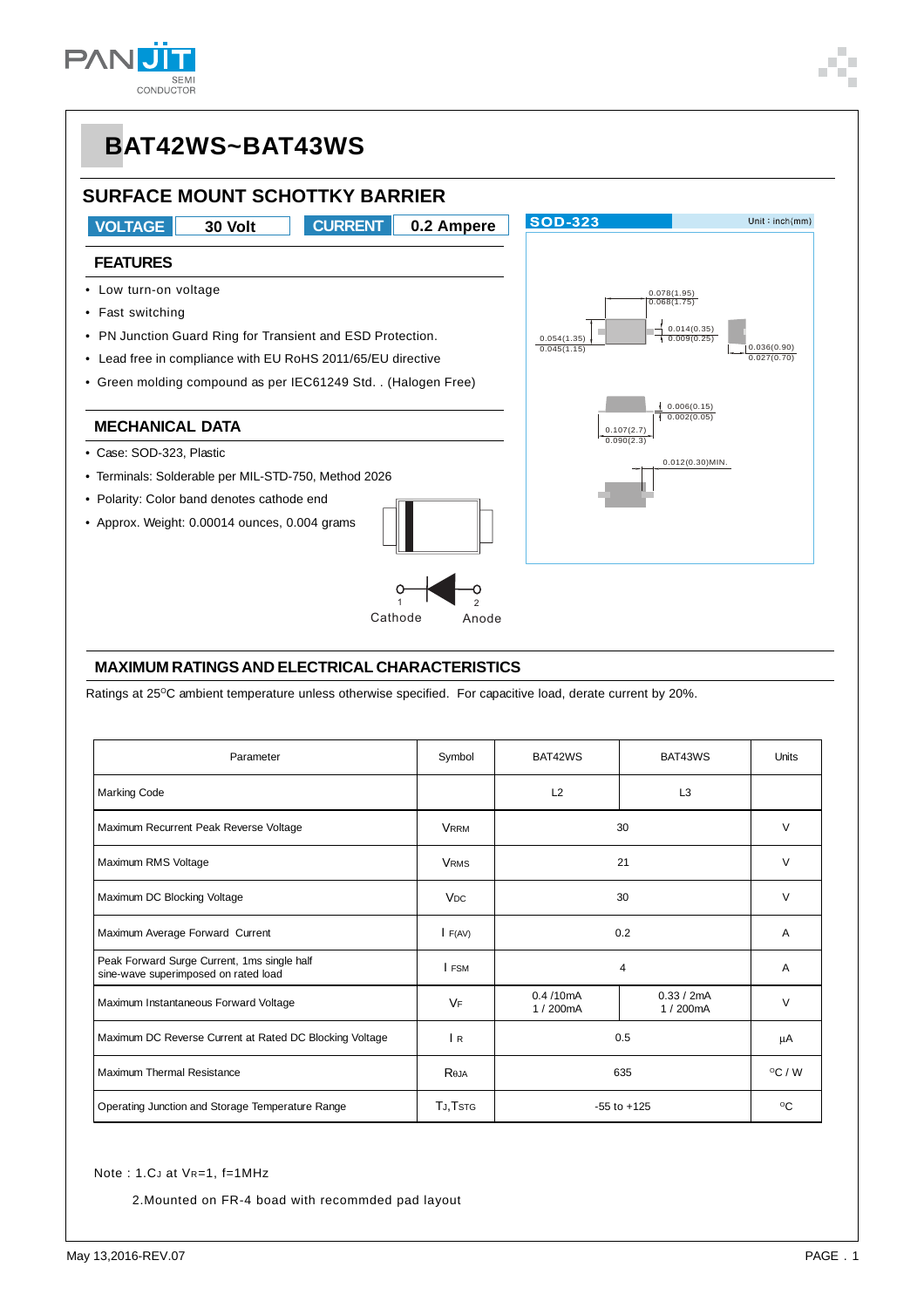





VR, REVERSE VOLTAGE(V)

1.0  $_{0}^{L}$ 

#### **Fig. 4-FORWARD DERATING CURVE**

AMBIENT LEAD TEMPERATURE. °C AVERAGE FORWARD CURRENT, AMPS  $\overline{0}$ 0.1 0.2 0.3 0.4 0 20 5.0 10 25 30 40 70 30 80 15 20 35 50 60 90 40 100110 120130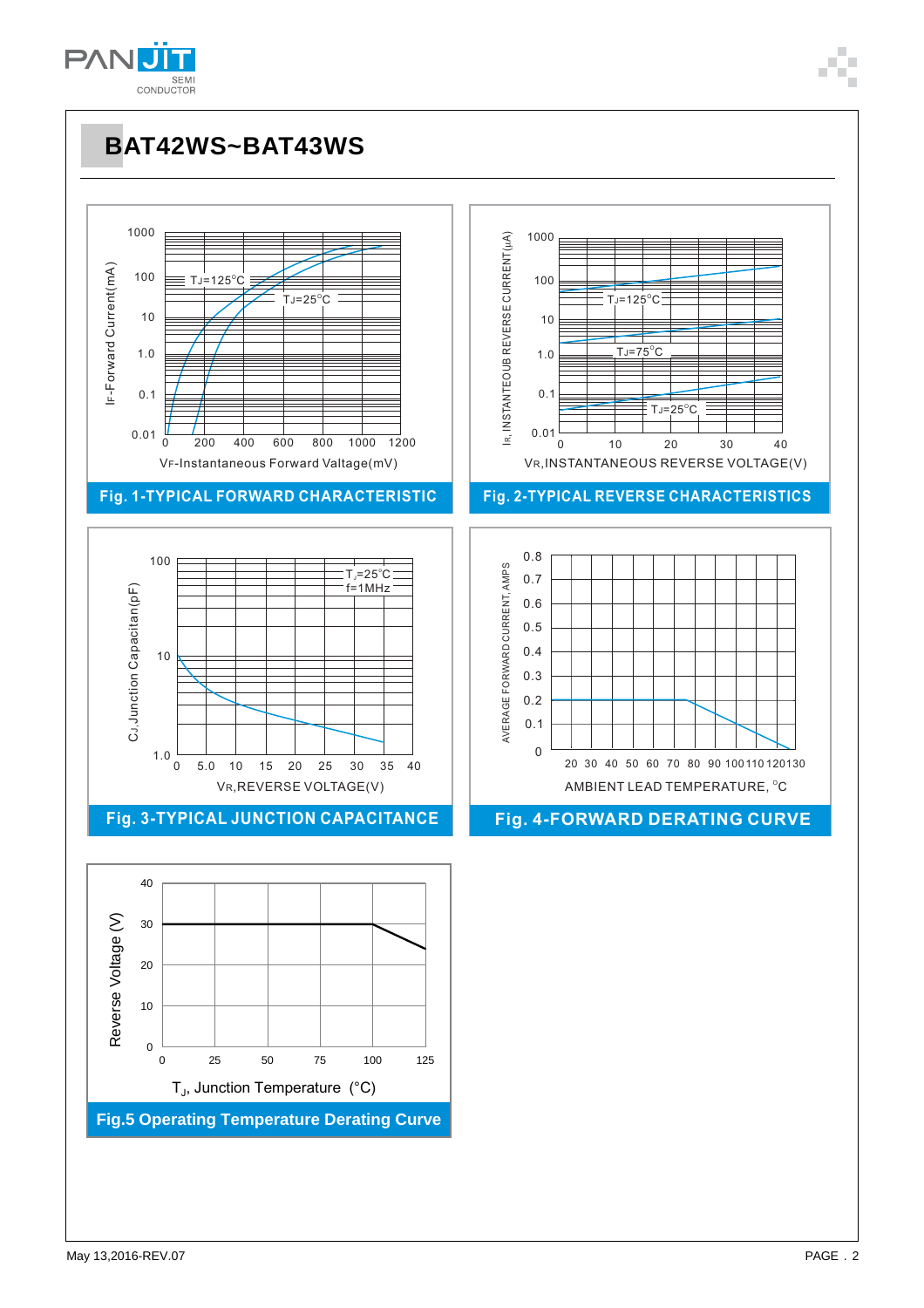

#### **MOUNTING PAD LAYOUT**



#### **ORDER INFORMATION**

• Packing information

T/R - 12K per 13" plastic Reel

T/R - 5K per 7" plastic Reel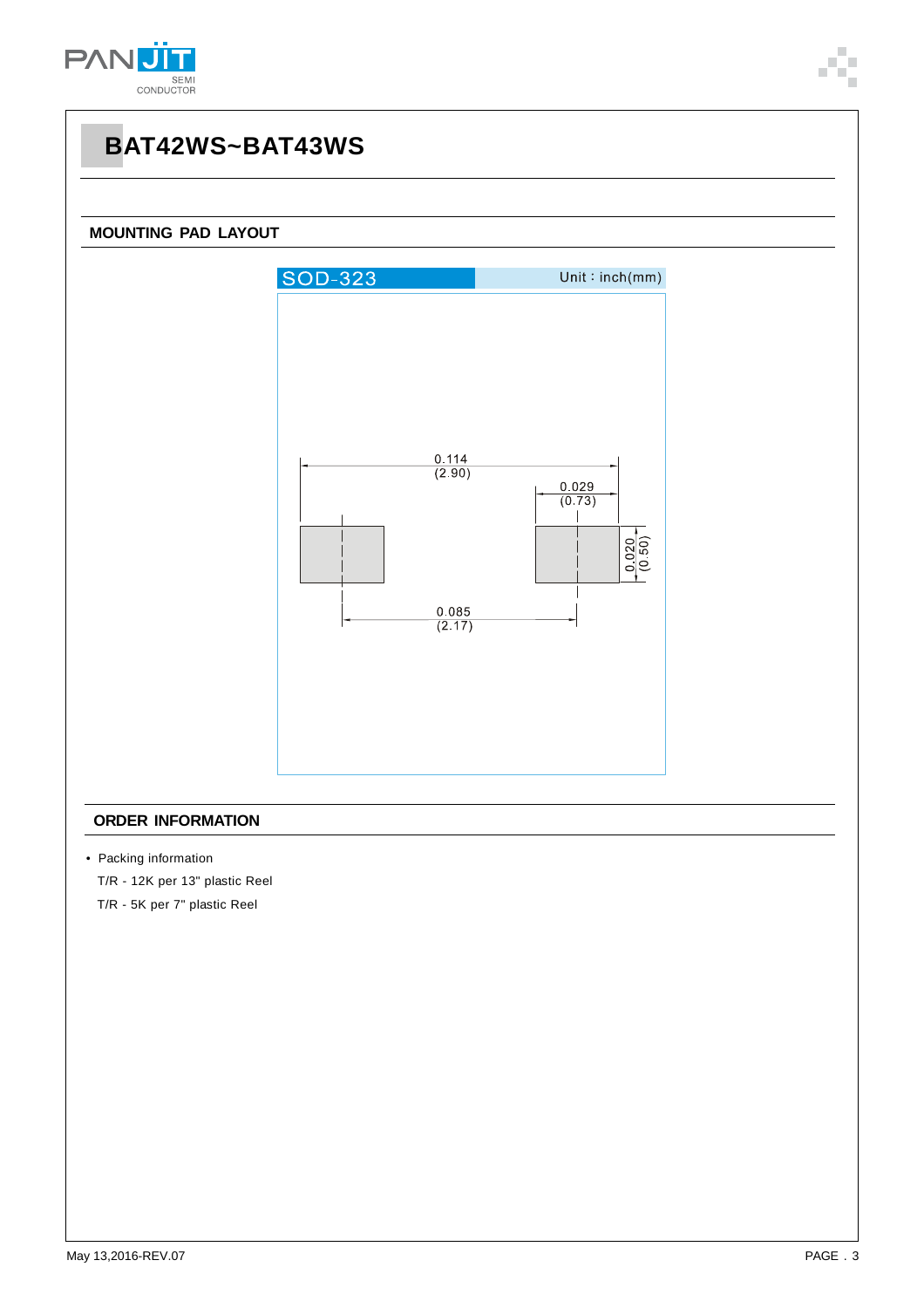

| BAT42WS~BAT43WS                                                                                                                                                                |                      |                                            |                |                                                      |             |                                       |  |  |  |
|--------------------------------------------------------------------------------------------------------------------------------------------------------------------------------|----------------------|--------------------------------------------|----------------|------------------------------------------------------|-------------|---------------------------------------|--|--|--|
| Part No_packing code_Version<br>BAT42WS_R1_00001<br>BAT42WS_R2_00001                                                                                                           |                      |                                            |                |                                                      |             |                                       |  |  |  |
| For example :<br>RB500V-40_R2_00001<br><b>Serial number</b><br>Part No.<br><b>Version code means HF</b><br><b>Packing size code means 13"</b><br><b>Packing type means T/R</b> |                      |                                            |                |                                                      |             |                                       |  |  |  |
| <b>Packing Code XX</b>                                                                                                                                                         |                      |                                            |                | <b>Version Code XXXXX</b>                            |             |                                       |  |  |  |
| <b>Packing type</b>                                                                                                                                                            | 1 <sup>st</sup> Code | <b>Packing size code</b>                   |                | 2 <sup>nd</sup> Code HF or RoHS 1 <sup>st</sup> Code |             | 2 <sup>nd</sup> ~5 <sup>th</sup> Code |  |  |  |
| <b>Tape and Ammunition Box</b><br>(T/B)                                                                                                                                        | A                    | N/A                                        | $\mathbf 0$    | HF.                                                  | $\mathbf 0$ | serial number                         |  |  |  |
| <b>Tape and Reel</b><br>(T/R)                                                                                                                                                  | $\mathsf{R}$         | 7"                                         | 1              | <b>RoHS</b>                                          | 1           | serial number                         |  |  |  |
| <b>Bulk Packing</b><br>(B/P)                                                                                                                                                   | B                    | 13"                                        | $\overline{2}$ |                                                      |             |                                       |  |  |  |
| <b>Tube Packing</b><br>(T/P)                                                                                                                                                   | $\mathsf T$          | 26mm                                       | X              |                                                      |             |                                       |  |  |  |
| <b>Tape and Reel (Right Oriented)</b><br>(TRR)                                                                                                                                 | $\mathbf s$          | 52mm                                       | Y              |                                                      |             |                                       |  |  |  |
| <b>Tape and Reel (Left Oriented)</b><br>(TRL)                                                                                                                                  | L                    | <b>PANASERT T/B CATHODE UP</b><br>(PBCU)   | $\mathsf{U}$   |                                                      |             |                                       |  |  |  |
| <b>FORMING</b>                                                                                                                                                                 | F                    | <b>PANASERT T/B CATHODE DOWN</b><br>(PBCD) | D              |                                                      |             |                                       |  |  |  |